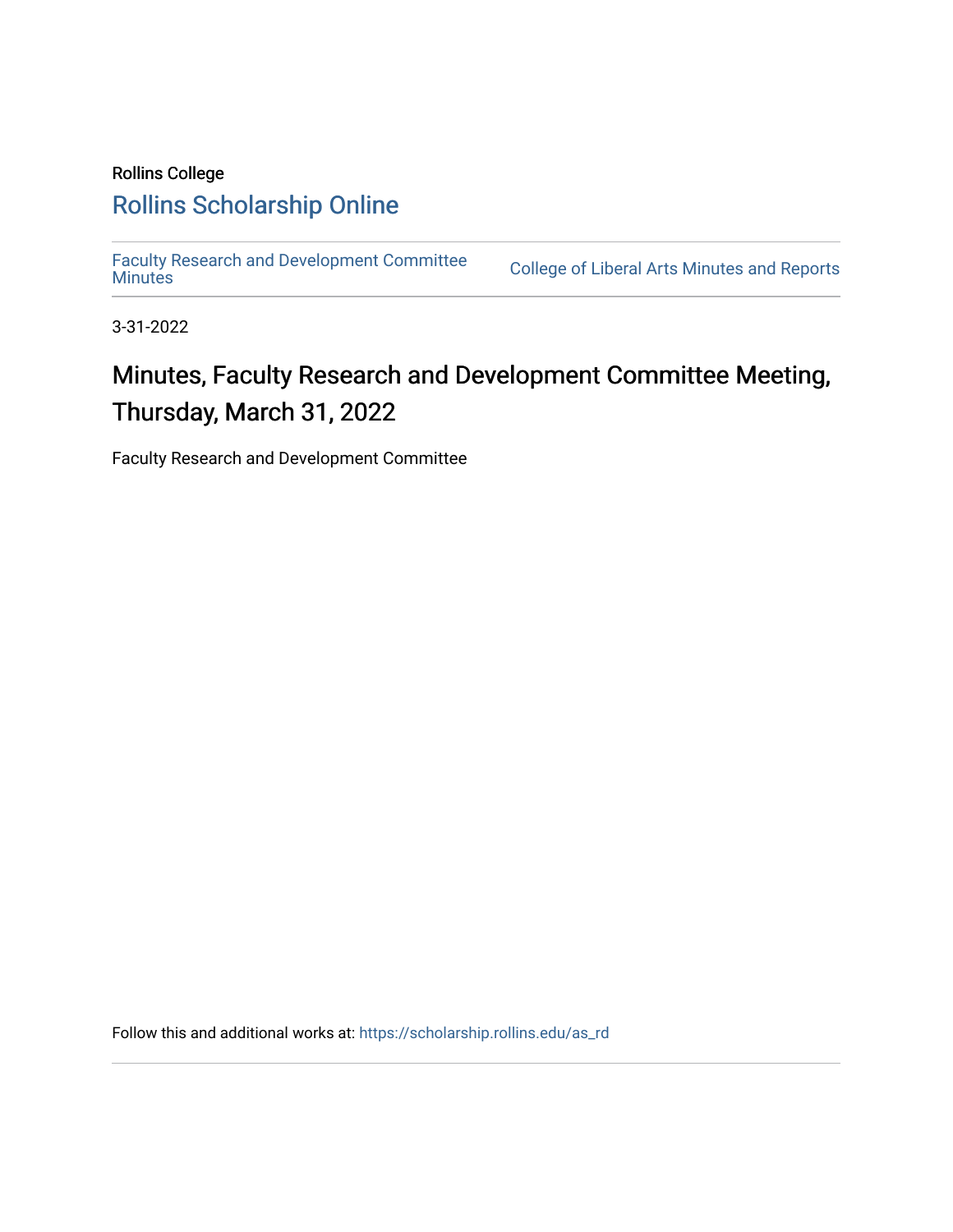

#### **APPROVED MINUTES**

**College of Liberal Arts' Faculty Research & Development Committee Meeting**

**Thursday, March 31st, 2022 12:15 p.m. – 1:25 p.m. Online WebEx (Dr. Eric Smaw's webex room)**

**https://rollins.webex.com/meet/esmaw**

#### **ATTENDANCE**

The following colleagues were present:

Serina Al-Haddad *(At-Large Rep)* Pamela Brannock *(Science & Mathematics Division Rep- stand in chair)* Kip Kiefer *(Business Division Rep)* (Came in at 12:30pm) Mari Robertson *(Social Sciences Division Rep)* (Left early at 1:00pm) Eric Smaw *(2021-22 Committee Chair & Humanities Division Rep)* Kara Wunderlich *(Social Sciences Applied Division Rep-stand in secretary)* Eric Zivot (*Expressive Arts*)

### The following colleagues were absent:

Devon Massot *(Non-Voting Member)* Nancy Chick *(Non-Voting Member)*

## **CALL TO ORDER**

Eric Smaw called to order at 12:20pm

#### **OLD BUSINESS**

- I. Internal Grant Review
	- a. Proposal #3- continuation from the March  $24<sup>th</sup>$  meeting discussion. Members stated this is a development grant, and there is no development without these funds.
		- i. At least one committee members would like to applaud the author's interdisciplinary aspects, and the social impact this proposal is setting forth
		- ii. The committee voted 5 to fund and 2 not to fund
	- b. Proposal #6- the Committee was torn on this proposal and discussed several aspects of this proposal.
		- i. Some committee members felt as though the methodology was not well written and was weak in several locations.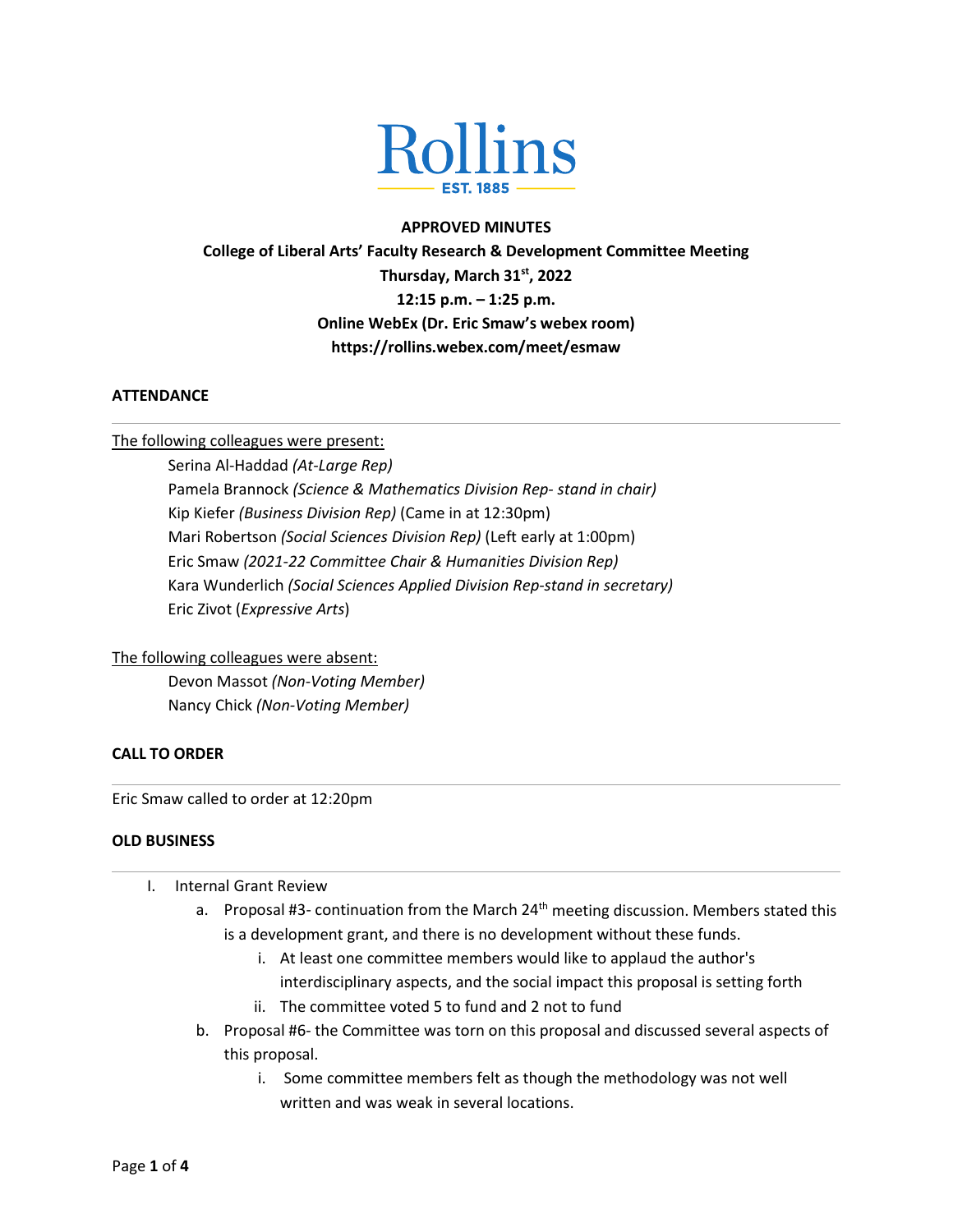- ii. One committee member inquired about what is the impact of the first book? However, others in the committee brought up the fact that this first book would not be out until July of 2022, so they cannot tell the impact.
- iii. The overall vote was 5 to fund and 2 not to fund.
- c. Proposal #7: Again another discussion pertaining to this proposal took place
	- i. Committee members asked why this grant was just being used for travel. The question of whether travel was absolutely necessary and why couldn't the collaboration/communication happen virtually.
	- ii. The committee would suggest faculty asking for only travel funds to explicitly state why those travel funds are important and why solely travel funds cannot be asked for by other means. The committee suggested this be a something to be discussed in the fall and potentially added to the grant requirements .
	- iii. The overall vote was 5 to fund and 2 not to fund.
- d. Proposal #9:
	- i. A majority of the committee felt as though this proposal needed clarification on the methodology and outcomes/contributions of this research.
	- ii. The committee felt as though this proposal was not as well constructed/thought-out as the other submitted proposals. The committee overall feeling is that this submission might have been rushed.
	- iii. Question pertaining to requirement of IRB approval came up.
		- 1. Even though the author is a clarinet player themselves, work with ANY human subject needs IRB approval. Therefore, if the goal of this research is to compare an artificial mouth ability to a human mouth, then IRB approval is required.
	- iv. Question of why Vienna came up by one committee member, it was just touched on later on in the proposal but not as justified as it could be.
		- 1. One committee member did provide insight that there are only a couple of these artificial mouths worldwide. This was a piece of information that the committee felt as though should have been emphasized in the proposal to make the author's case stronger of why Vienna.
	- v. The whole committee strongly encourages the author of this proposal provide a more fleshed out and provide a more detailed explanation of their methodology as well as their outcomes/contributions of this project. The whole committee highly recommends once this is completed the author resubmit to the next round of solicitations.
	- vi. The vote on this proposal was 1 to fund and 5 not to fund.
- e. Proposal #13:
	- i. Some discussion on this proposal came up in reference to the information (or lack of information) in the proposal
	- ii. Ultimately the committee felt as though the courses were already on the books and the funds would go to attend a conference and to collaborate, obtain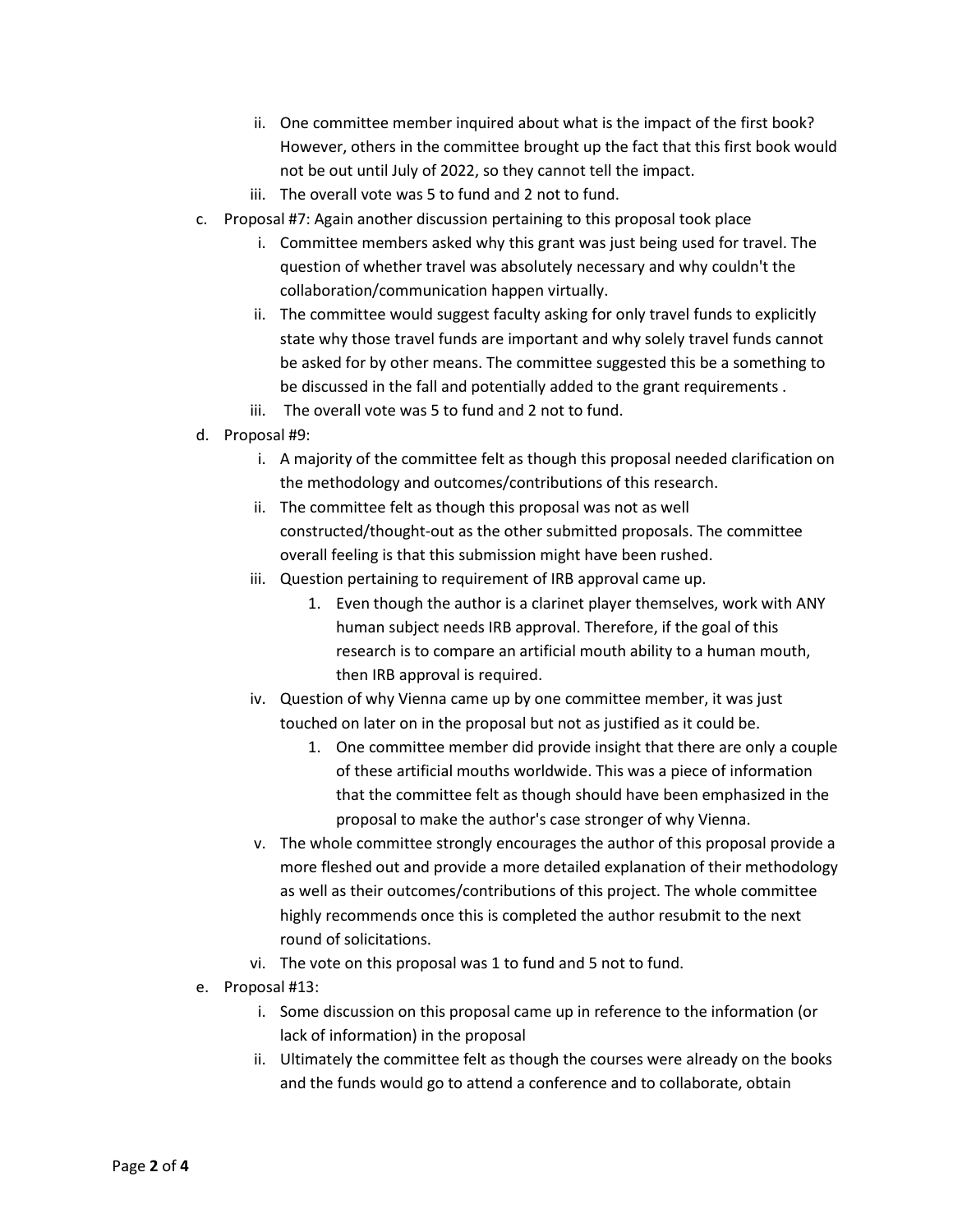information (lack of what that means) would be important to the development of the courses presented.

- iii. Vote was 6 to fund and 0 not to fund.
- II. Student-Faculty Collaborative Scholarship Program
	- a. Eric Smaw went through all the proposals and also reviewed the co-directors comments about their feelings about the proposals
	- b. Pamela stated she did look over the proposals in reference to reviewing the ones the codirectors had as they were not going to fund, to see if there was something that was missed.
	- c. There were a couple of proposals that Eric S. have questions on about being outside of timeline on a these couple of proposals.
		- i. Eric mentioned that a couple of the proposals were outside the window timeline (either starting in May or continuing into the next semester- especially for conferences). Pamela mentioned that sometimes, especially in science, things do not work on a set schedule. She provided an example of how her own research would need to begin right after graduation and how conferences do not always happen in the summer.
	- d. There was one proposal that requested items \$150 greater than the amount funded by this scholarship
		- i. Pamela mentioned that just because they state that the cost is \$150 more does not mean that they are expecting the program to pay it. Maybe the faculty has other sources to pay for that.
	- e. One proposal by Madison Holland did raise some issues by the committee.
		- i. This proposal does not in fact have IRB approval. The IRB approval letter is for a different professor and according to a member on the FRDC who is also on the IRB is not the same student. Therefore, Madison and the professor would need to request the transfer of the IRB approval to them
		- ii. The IRB approval provided does state that it must be with 12months of the approval date. The approval date was back in 2020. Therefore, an extension would need to be applied for but no indication of if that in the application
		- iii. The proposal states that Madison will work 15hours per week, where the SFCSP guidelines state that it is expected that the student work 30-40 hours per week, therefore, not meeting the requirements
	- f. Eric asked if the committee approve the SFCSP proposals
		- i. A committee member stated that they do not feel comfortable stating this since they did not look at all the proposals
		- ii. Eric S. stated that we previously approved of him looking at the proposals and him giving us a summary of them
		- iii. Eric S. stated that Pamela also read some of proposals, so the committee has two individuals reading them